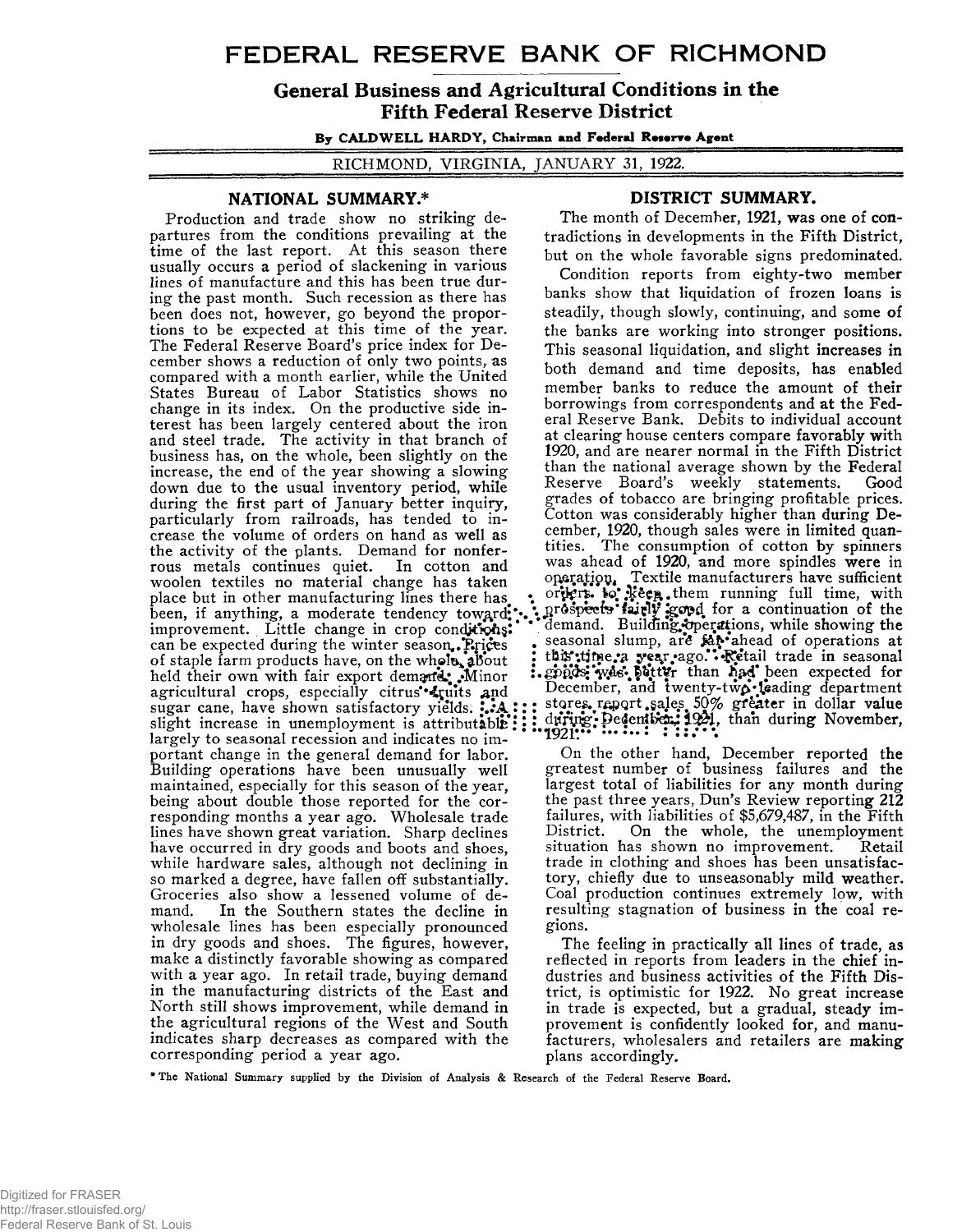### **CONDITION OF EIGHTY-TWO REPORTING MEMBER BANKS IN SELECTED CITIES.**

| <b>ITEMS</b>                                                                                                                                      | January 4, 1922                          | December 7, 1921                                       |                                                        |  |
|---------------------------------------------------------------------------------------------------------------------------------------------------|------------------------------------------|--------------------------------------------------------|--------------------------------------------------------|--|
| 1. Total Loans and Discounts (exclusive)<br>of rediscounts) $1.11$<br>2. Total Investments in Bonds and Se-                                       | 419,678,000                              | 413,703,000                                            | 440,698,000                                            |  |
| 3. Total Loans and Investments ________<br>4. Reserve Balance with Federal Reserve                                                                | 119,334,000<br>539,012,000<br>30.890,000 | 119.356.000<br>533,059,000                             | 119,857,000<br>560,555,000                             |  |
| Bank _____________________________<br>5. Cash in Vaults________________________<br>6. Demand Deposits<br>7. Time Deposits ----------------------- | 15.844,000<br>308,082,000<br>128.136,000 | 32,064,000<br>14,559,000<br>300,329,000<br>125,523,000 | 34.191,000<br>21,057,000<br>340,129,000<br>108,531,000 |  |
| 8. Discounts with Federal Reserve Bank                                                                                                            | 49.188,000                               | 53,103,000                                             | 70.547,000                                             |  |

The preceding table shows the principal items of condition for eighty-two identical reporting member banks, located in thirteen of the leading cities of the Fifth District, at the close of business January 4, 1922, December 7, 1921; and January 7, 1921, thus affording comparisons of the current month with the preceding month and with the corresponding date a year ago. All items are strictly comparable for the three dates.

Between January 7, 1921, and January 4, 1922, all items decreased except number seven, Time Deposits, which item increased from \$108,531,000 to \$128,136,000, a gain of 18.1% within the year. Total Loans and Discounts (exclusive of rediscounts) decreased from \$440,698,000 on January 7, 1921, to \$419,678,000 on January 4, 1922, a decline within the year of 4.7%. Total Investments in Bonds and Securities decreased from \$119,857,000 to \$119,334,000 between the two dates, a decline of .4%. Total Loans and Investments decreased from \$560,555,000 to \$539,012,000, a decline of 3.8%. Reserve Balance with the Federal Reserve Bank decreased from \$34,191,000 to \$30,890,000, a decline of 9.7%. Cash in Vault decreased from \$21,057,000 to \$15,844,000, a decline of 24.8%. Demand Deposits decreased from \$340,129,000 to \$308,082,000, a decline of 9.4%. Discounts with the Federal Reserve Bank decreased from \$70,547,000 to \$49,188,000, a decline of 30.3%.

Comparing the figures as of January 4, 1922, with those reported for December 7, 1921, increases are noted in Total Loans and Discounts, Cash in Vaults, Demand Deposits and Time Deposits, but decreases are shown in Total Investments in Bonds and Securities, Reserve Balances with the Federal Reserve Bank, and in Discounts with the Federal Reserve Bank. The figures indicate a continuation of the improvement in Jie credit conditions of the Fifth District, which was noted in our Review last month, and is fill ther reflected in the Federal Reserve Bank's weekly published statements.  $\qquad \qquad , \qquad \ddots \qquad \qquad \qquad \cdots$ 

# **V**: **FEDERAL RESERVE BANK OPERATIONS.**

Between December<sup>\*</sup>7, 1921, and Tahuary:11; 1922, Cash, Reserves in the Federal Reserve Bank of Richmond decreased from  $\frac{1872,390,438.65}{200}$  to \$70,506,890.55. Between the same two dates, Total Bills on Hartd\\$ecreased from \$99,245,288.17 to \$§&,68l,7jJ5\*.37; Federal Reserve Notes in Actual Circulation decreased from \$110,§9<del>2</del>,215\*t**p \$101,557,§301 and** Total Member Bank Reserves decreased from \$53,665,057.01 to \$53,370,467.04.: Reserve Bank of Richmond is no longer rediscounting with other Reserve Banks.

### **DEBITS TO INDIVIDUAL ACCOUNT IN CLEARING HOUSE CITIES.**

| <b>CITIES</b>                                                                                                                                                       | For the Weeks Ending                                                                                                                               |                                                                                                                                                         |                                                                                                                              |  |  |  |  |
|---------------------------------------------------------------------------------------------------------------------------------------------------------------------|----------------------------------------------------------------------------------------------------------------------------------------------------|---------------------------------------------------------------------------------------------------------------------------------------------------------|------------------------------------------------------------------------------------------------------------------------------|--|--|--|--|
|                                                                                                                                                                     | January 4, $1922$                                                                                                                                  | December 7, 1921                                                                                                                                        | January 5, 1921                                                                                                              |  |  |  |  |
| Baltimore, Md.<br>Columbia, S. C. _______________________<br>Greenville, S. C<br>Huntington, W. Va<br>Norfolk, Va. ----------------------------<br>Wilmington, N. C | 121,929,000<br>7.600.000<br>8.504.000<br>7.071.000<br>5.198.000*<br>4.462.000<br>14,884,000<br>9.000.000<br>27,555,000<br>36.351.000<br>5,807,000* | 112.746.000<br>S<br>5.455,000<br>6.365.000<br>5.526.000<br>4.181,000*<br>5.103,000<br>18.978,000<br>3,400,000<br>37,319,000<br>42,151,000<br>4.939.000* | 134,443,000<br>\$<br>6.900.000<br>8,173,000<br>5,650,000<br>5,557,000<br>18,580,000<br>4,900,000<br>31,967,000<br>39,955,000 |  |  |  |  |
| Totals for 11 cities------------                                                                                                                                    | 237,356,000<br>248,361,000                                                                                                                         | \$<br>237.043.000<br>246.163.000                                                                                                                        | \$<br>256,125,000                                                                                                            |  |  |  |  |

\* Not included in Totals for 9 cities.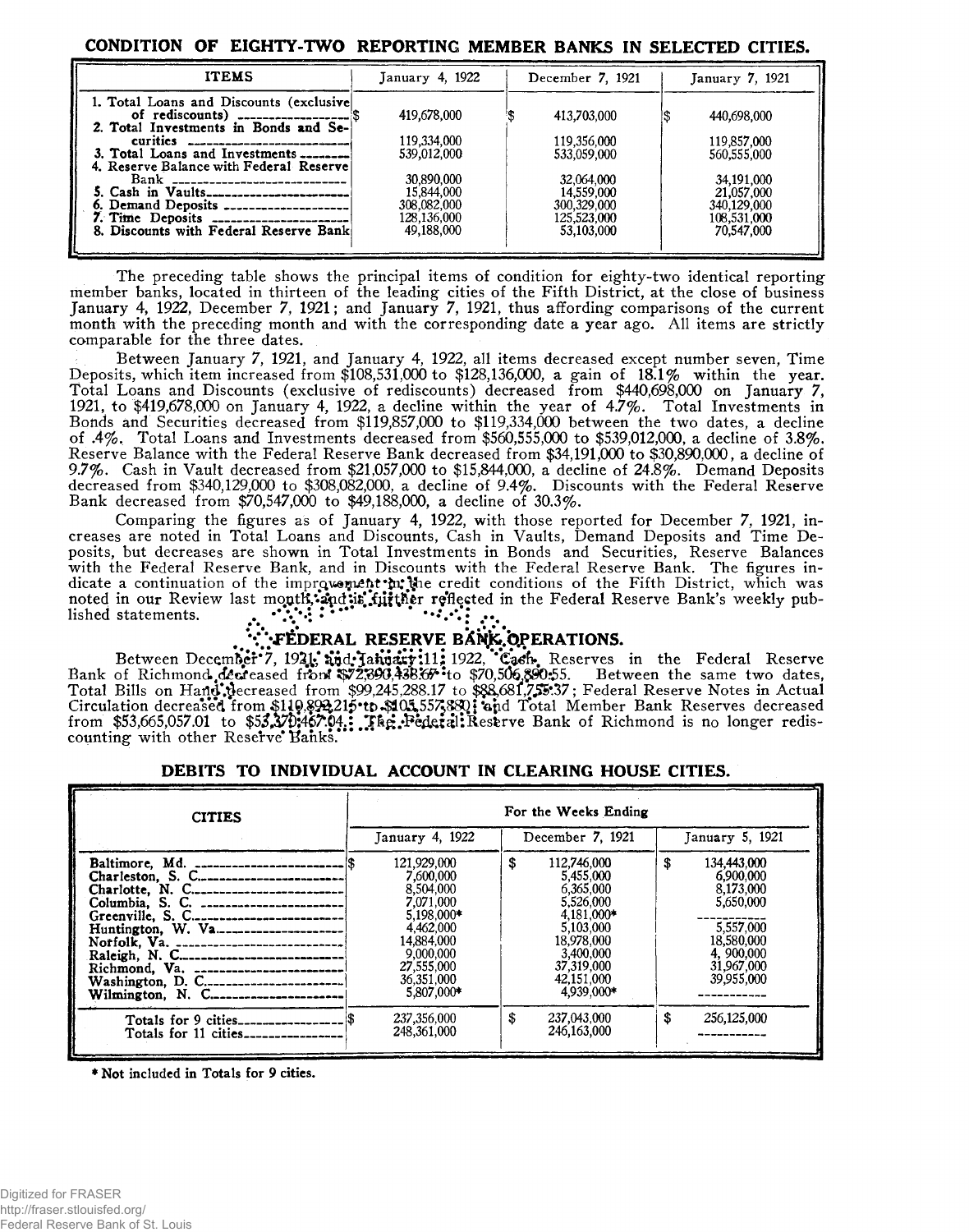Debits to Individual Account in nine clearing house centers for the week ending January 4, 1922, totaled \$237,356,000, compared with a total of \$256,125,000, reported from the same cities for the week ending January 5, 1921, a decrease for the 1922 week of 7.3%. The average decrease reported by the Federal Reserve Board for 159 cities between the same two dates amounted to 18.1%, indicating a very satisfactory volume of trade for the Fifth District in comparison with the nation as a whole. Both the 1922 and 1921 weeks contained only five business days, the New Year's holiday being included in them.

In comparison with the week ending December 7, 1921, the week ending January 4, 1922, shows an increase of nine-tenths of 1 per cent, reports from eleven cities being available. While the week ending January 4, 1922, contained only five business days, the end-of-year payments helped to swell the debits, and more than offset the holiday. Four cities report lower debits for the week ending January 4, 1922, than for the corresponding week a month previous, these four being Huntington, Norfolk, Richmond and Washington. Raleigh reported a large increase between the two dates, but the clearing house informs us that this abnormal increase was due to the shifting of State funds at the end of the year.

| No.                                                    | <b>CITIES</b>                                                                                                                                                                                                                                                                | For Month of December |                                                                                                                                                                                     |    |                                                                                                                                                                        | Increase or<br>Decrease |                                                                                                                                                                      | Per Cent of<br>Increase or                                                                                                                           | No.                                                                |
|--------------------------------------------------------|------------------------------------------------------------------------------------------------------------------------------------------------------------------------------------------------------------------------------------------------------------------------------|-----------------------|-------------------------------------------------------------------------------------------------------------------------------------------------------------------------------------|----|------------------------------------------------------------------------------------------------------------------------------------------------------------------------|-------------------------|----------------------------------------------------------------------------------------------------------------------------------------------------------------------|------------------------------------------------------------------------------------------------------------------------------------------------------|--------------------------------------------------------------------|
| 3.<br>5.<br>6.<br>8.<br>9.<br>10.<br>11.<br>12.<br>13. | Charleston, S. C. ________________  \$<br>Charleston, W. Va. $\left[-\frac{1}{2} \sum_{n=1}^{\infty} \frac{1}{n^2} \right]$<br>Charlotte, N. C. $\ldots$<br>Greensboro, N. C. $\ldots$<br>Greenville, S. C. $\frac{1}{2}$<br>Huntington, W. Va. $\left[-\frac{1}{2} \right]$ |                       | 1921<br>10,572,148<br>16,354,383*<br>9.206.073<br>8,904,946<br>1,643,016<br>5.844.624<br>6,875,686<br>2.303.139<br>7.471.500<br>1.991.656<br>34,194,775<br>6,861,633<br>208,985,060 | \$ | 1920<br>13,391,886<br>11,102,064<br>11,132,103<br>2,601,921<br>5.753.683<br>7,800,798<br>2.811,546<br>9,184,742<br>3,400,464<br>39,597,404<br>5,620,870<br>232,491,030 | \$                      | 2,819,738-<br>1,895,991-<br>$2,227,157-$<br>$958.905 -$<br>90.941<br>$925,112-$<br>$508.407 -$<br>1,713,242-<br>1,408,808—<br>5,402,629-<br>1.240.763<br>23,505,970- | Decrease<br>$21.1-$<br>----<br>$17.1 -$<br>$20.0 -$<br>$36.9 -$<br>1.6<br>$11.9-$<br>$18.1 -$<br>$18.7 -$<br>$41.4 -$<br>$13.6-$<br>22.1<br>$10.1 -$ | 2.<br>3.<br>4.<br>5.<br>6.<br>8.<br>9.<br>10.<br>11.<br>12.<br>13. |
| 14.<br>15.                                             | Spartanburg, S. C. $\ldots$<br>Washington, D. C. $\frac{1}{2}$                                                                                                                                                                                                               |                       | 3,089,859<br>86,309,102                                                                                                                                                             |    | 3,245,375<br>78,661,473                                                                                                                                                |                         | $155.516-$<br>7,647,629                                                                                                                                              | $4.8 -$<br>9.7                                                                                                                                       | 14.<br>15.                                                         |
|                                                        |                                                                                                                                                                                                                                                                              |                       | 394,253,217                                                                                                                                                                         | \$ | 426,795,359                                                                                                                                                            | \$                      | $32,542,142-$                                                                                                                                                        | $7.6 -$                                                                                                                                              |                                                                    |

|  | MONTHLY CLEARINGS. |
|--|--------------------|
|--|--------------------|

♦ Not Included in Totals — Denotes decrease this year.

The table shows bank clearings reported by fifteen clearing house centers in the Fifth District for the month of December, 1921, together with comparative figures from fourteen of the cities for the corresponding month of 1920. The table shows in dollars the actual increase or decrease in clearings in each city, and the percentage gain or loss in December, 1921, compared with December, 1920. An examination of the figures for the two months shows a decrease from \$426,795,359 reported for December, 1920, to \$394,253,217 reported for December, 1921, a decline of \$32,542,142, or 7.6%. This is the smallest decline reported in comparison with the corresponding month of the previous year since September, 1920.

The publication of statistics on "Bank Clearings" in our Monthly Review will be discontinued as of January 1st, 1922. It is generally conceded that "Debits to Individual Account" reflect more accurately the volume of trade than do " Bank Clearings." Therefore, only "Debits to Individual Account," reported from an enlarged list of centers, will be continued in our forthcoming issues. However, the cities that have been reporting clearings have been requested to report individual debits so no city need be dropped from representation in our Review.

| City and District                                                                                                                                                                                                                                                                                                                                                                                             | Number                                                                           |                                                                             | Per Cent                                                                                        | Liabilities                                                                                                                                                     | Per Cent of<br>Increase                                                                                                                                         |                                                                                                          |
|---------------------------------------------------------------------------------------------------------------------------------------------------------------------------------------------------------------------------------------------------------------------------------------------------------------------------------------------------------------------------------------------------------------|----------------------------------------------------------------------------------|-----------------------------------------------------------------------------|-------------------------------------------------------------------------------------------------|-----------------------------------------------------------------------------------------------------------------------------------------------------------------|-----------------------------------------------------------------------------------------------------------------------------------------------------------------|----------------------------------------------------------------------------------------------------------|
|                                                                                                                                                                                                                                                                                                                                                                                                               | 1921                                                                             | 1920                                                                        | Increase                                                                                        | 1921                                                                                                                                                            | 1920                                                                                                                                                            | or Decrease                                                                                              |
| Boston, First ___________________<br>New York. Second---------------<br>Philadelphia, Third ____________<br>Cleveland. Fourth ______________<br>Richmond, Fifth ______________<br>Atlanta. Sixth ___________________<br>Chicago. Seventh ______________<br>St. Louis, Eighth _______________<br>Minneapolis. Ninth _____________<br>Kansas City, Tenth<br>Dallas, Eleventh<br>San Francisco, Twelfth--------- | 190<br>551<br>124<br>180<br>212<br>190<br>302<br>142<br>100<br>100<br>197<br>156 | 155<br>338<br>76<br>75<br>97<br>130<br>163<br>104<br>44<br>86<br>124<br>133 | 22.6<br>63.0<br>63.2<br>140.0<br>118.6<br>46.2<br>85.3<br>36.5<br>127.3<br>16.3<br>58.9<br>17.3 | 6.671.119<br>£.<br>36,979,329<br>4.176.377<br>4.050.490<br>5.679.487<br>6.066.401<br>7,820,313<br>3.873.516<br>2.158,515<br>2,152,128<br>4.307.254<br>3.567,453 | 6,682,883<br>£.<br>21,538,235<br>4,317,296<br>2.210,441<br>1,872,700<br>3,125,655<br>5,868,677<br>3,030,670<br>1,150,260<br>4.748,658<br>2.141.462<br>2,184,602 | $0.2 -$<br>71.7<br>$3.3 -$<br>83.2<br>203.3<br>94.1<br>33.3<br>27.8<br>87.7<br>$54.7 -$<br>101.1<br>63.3 |
| $Totals_{\text{}}$                                                                                                                                                                                                                                                                                                                                                                                            | 2.444                                                                            | 1.525                                                                       | 60.3                                                                                            | 87.502.382<br>\$                                                                                                                                                | 58.871.539<br>S.                                                                                                                                                | 48.6%                                                                                                    |

### **BUSINESS FAILURES IN THE TWELVE FEDERAL RESERVE DISTRICTS**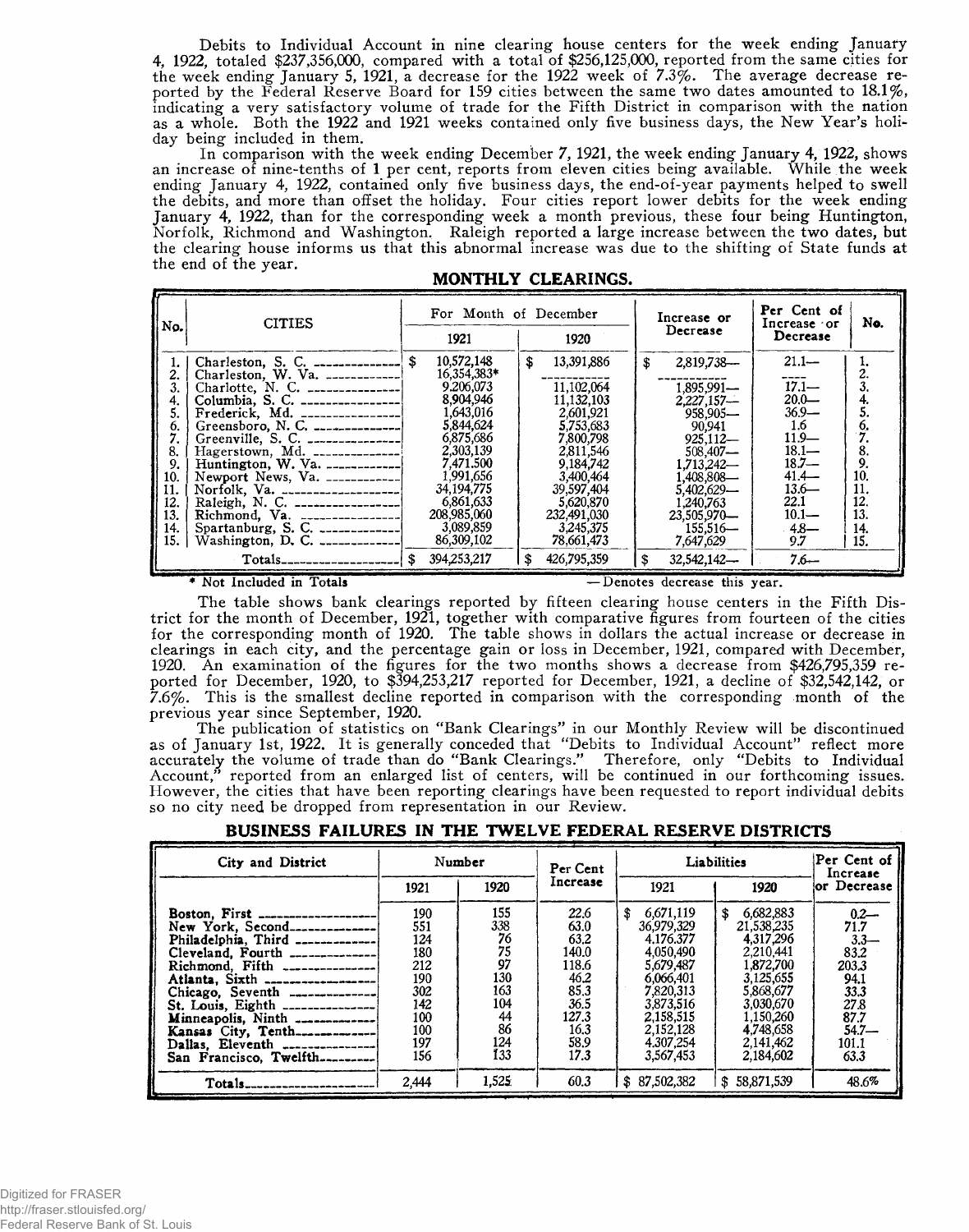Figures showing business failures are furnished us monthly by Dun's Review, and the report covering December is given herewith in tabular form. For the Fifth District, the month witnessed 212 bankruptcies, with liabilities of \$5,679,487, compared with 97 bankruptcies with liabilities of \$1,872,700 in December, 1920, an increase this year of 118.6% in number and 203.3% in liabilities. In both number of failures and liabilities involved, the December, 1921, figures were greater than any other month during 1919, 1920 or 1921. The average failure in December, 1921, in the Fifth District involved \$26,790, and for the nation as a whole, \$35,803.

It is interesting to compare the year 1921 with the two preceding years, for which complete figures are available. In the Fifth District the year 1919 witnessed 355 bankruptcies with combined liabilities amounting to \$5,605,832, an average of \$15,791 per failure, when prices were rising steadily, and consumers were spending lavishly. The year 1920 witnessed 538 bankruptcies, with liabilities of \$13,100,323, an average of \$24,350 per failure. Finally, 1921 witnessed 1,515 bankruptcies with liabilities amounting to \$34,380,335, an average of \$22,695 per failure. While failures have not been unknown among well established firms, the larger part of the insolvencies occurred among the firms that were organized between 1916 and 1920. Many of these new concerns were undercapitalized, and were managed by men with limited experience, who expanded their business, drew too freely upon their credit, and over-stocked with high priced merchandise. In view of the universal expansion of credit existing in 1919 and 1920, the number of failures during the past 18 months has not been surprisingly large, especially when compared with other periods of post-war readjustments.

**LABOR.**—The month's reports on employment are difficult to compare in a manner that will allow a definite conclusion as to whether the number of unemployed is increasing or decreasing. The absence of noticeable changes probably indicates that the situation has not varied materially during the past month. There is a steady but slow growth in the number of employees taken on by factories, but an offset to this during winter is lessened employment on outdoor work, and reduced demand for farm labor.

The outstanding development during the period under discussion has been the strike announcement by street car operatives of the Virginia Railway and Power Company, in protest against the Company's proposed wage reduction, applying to platform employees in Richmond, Petersburg, Norfolk and Portsmouth. Apparently no progress toward a settlement of the differences has been made at the time of writing.

**CLOTHING AND SHOES.**—December sales in wearing apparel do not share materially in Christmas trade and therefore the volume of business shows only a small increase in sales of clothing or shoes. Also the mild weather of the fall season was unfavorable for selling winter clothing. Immediately after the holidays the usual clearance sales were put on in practically all stores, and the price reductions stimulated buying to some extent. A large wholesale dry goods firm writes that since January 1, 1922, it has been securing orders in very satisfactory volume for immediate or early shipment. Consumers continue to select serviceable and standard clothing rather than novelties, and more attention is given to quality than eighteen months ago. The fact is, buyers insist that value be given.

**COAL.**—In speaking of the December production of bituminous coal, the United States Geological Survey, in its report of January 14, 1922, says that the output of soft coal during the month was 30,- 975,000 net tons, an average per working day of 1,191,000 tons. This was the lowest production in any December during the nine years over which records of monthly output extend. The same report further states that, at present, production is less than consumption, with a resulting flow of coal out of storage. There was an increase, however, in production during the first week in 1922, the daily output being 1,437,000 net tons as against the average of 1,191,000 tons produced daily during December. In the retail coal trade, some softening in prices has been noted, leading dealers in several cities having lowered their quotations from fifty cents to a dollar a ton, but consumers are still showing a strong tendency to buy coal as they need it rather than fill their bins for the remainder of winter's requirements.

**TOBACCO.**—The tobacco markets in North Carolina and Virginia were closed from December 20 until after New Year's Day. Since the reopening, sales have been comparatively light, due to unseasonable weather for the preparation of the leaf for market, but larger sales are expected as soon as the weather moderates. The warehousemen estimate that about  $80\%$  of the year's production has already been sold, Prices since the holidays have been a shade higher for the common to good grades, but fancy leaf and wrappers have declined slightly. The average price for bright tobacco in Virginia during December, 1921, was \$20.38 per hundred pounds, compared with \$21.34 during December, 1920, and dark tobacco averaged \$17.95, compared with \$8.93 the previous year.

Consumers are beginning to share in lower tobacco prices, the manufacturers and retailers having reduced their prices on most cigarettes and some cigars during the second week in January. The retail price of ten cent cigarettes has been reduced to nine cents, and the twenty cent grades to eighteen cents.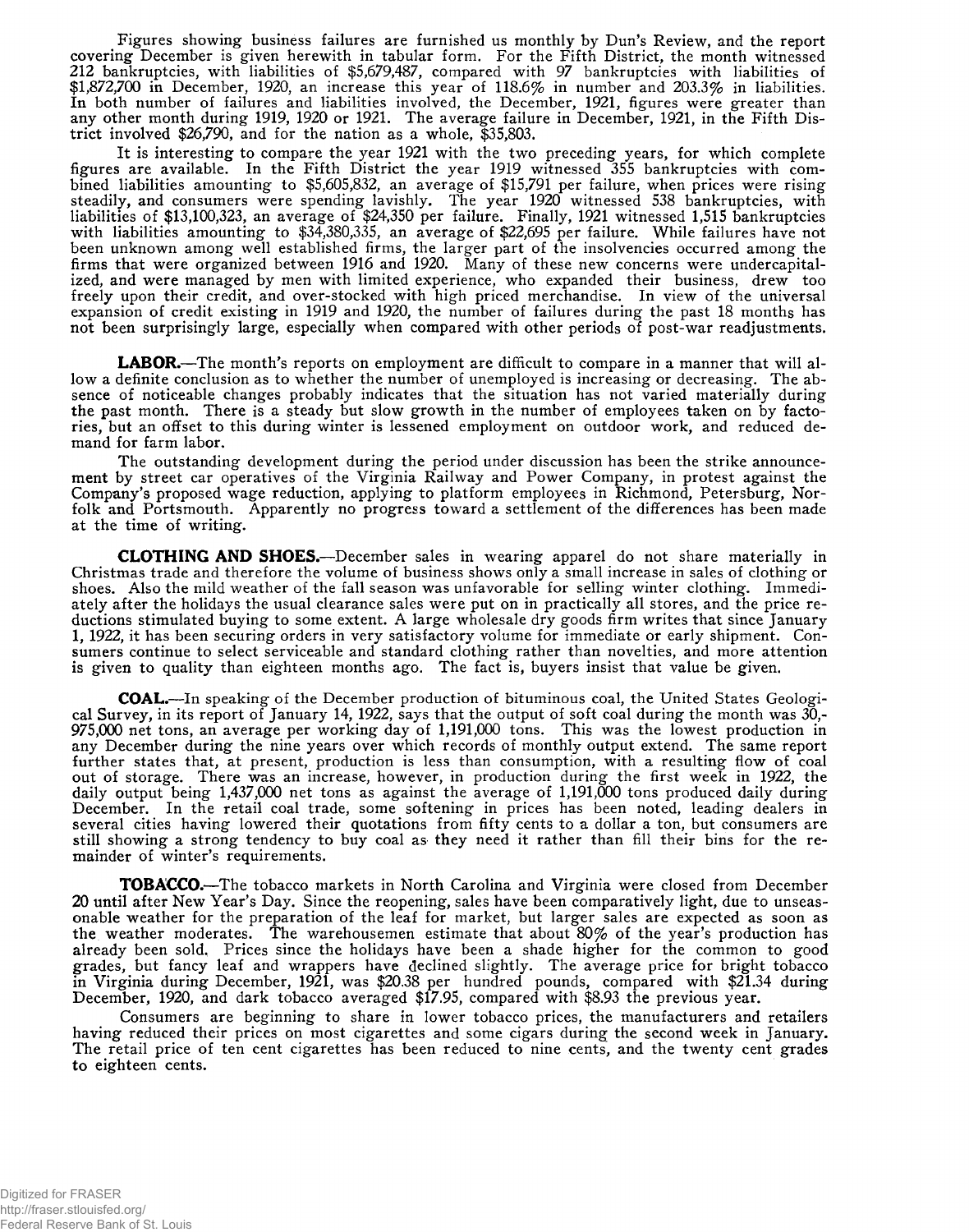**COTTON.**—The decline in cotton prices, that had been evident since the first of November, changed to an upward trend with the week beginning December 19th, and subsequently registered a gain of one cent per pound. The prices paid for middling spot cotton on the Carolina markets averaged 16.13 cents per pound during the week ending December 17; 16.96 cents for the week ending December 24; 17.27 cents for the week ending December 31, and 17.46 cents for the first week of the new year. There was a drop during the week ending January 14, amounting to a quarter of a cent per pound, the week closing at 17.22 cents. The holiday need for ready money stimulated sales to some extent just before Christmas, but otherwise little cotton was sold except so-called "distress cotton," that could not be readily financed.

The Census Bureau has announced that cotton ginned in the United States to January 1 amounted to 7,884,272 bales, compared with 11,554,648 bales ginned to the same date last year, a decrease this season of 3,670,376 bales, or 31.8%. It is generally agreed that a considerably higher percentage of the total crop was ginned prior to January, 1922, than was the case prior to January, 1921. In the Fifth District specifically, North Carolina shows ginnings this season to January 1, amounting to 783,598 bales, compared with 754,080 bales ginned previous to January 1, 1921, and Virginia shows 16,078 bales this season compared with 13,752 to the same date last year. The decrease of cotton ginned in the Fifth District is confined to South Carolina, where this season's ginnings to January 1 were only 770,558 bales, compared to 1,454,644 bales on the corresponding date a year ago. The three cotton states of the District combined show 1,570,234 bales ginned this season compared with 2,222,476 bales last year, a decrease of 29.3%. This decrease is practically all due to boll weevil ravages in the southern and central portions of South Carolina.

On January 14th, the Census Bureau announced that cotton consumed by spinners in December, 1921, amounted to 511,800 bales of lint, compared *with* 295,292 bales consumed in December, 1920. The December, 1921 figures were slightly lower than those for November, 1921, but were higher than for any other month since July, 1920. The report further shows stocks in the hands of manufacturers totaled 1,737,771 bales on December 31, 1921, compared with 1,251,122 bales on December 31, 1920, but stocks in warehouses totaled 5,177,266 bales on December 31, 1921, compared with 5,623,646 on December 31, 1920. Spindles active during December, 1921, numbered 34,488,640, compared with 29,914,154 in December a year ago.

**TEXTILES.**—The situation in the textile industry of the Fifth District during the past two months has shown very little change and our correspondents express the view that the next few months will furnish a sufficient volume of business to enable mills to continue on full time. Our reports indicate that stocks of manufactured textiles at mills, or in secondary hands, are not large, and that under this condition the approach of spring is expected to increase the demand at the mills. No boom in the business is expected, but manufacturers generally feel that a gradual demand will result in a fair volume of business at reasonably satisfactory prices. A few mills are sold up well into 1922, and a manufacturer of knit underwear writes that his plant has orders to run it until May. The same plant reports that a year ago it had neither orders nor prospects of any.

| LINES SOLD                                                                                                                                      | Net Sales in December, 1921, Compared With       |                                               |  |  |  |  |
|-------------------------------------------------------------------------------------------------------------------------------------------------|--------------------------------------------------|-----------------------------------------------|--|--|--|--|
|                                                                                                                                                 | Sales in November, 1921                          | Sales in December, 1920                       |  |  |  |  |
| Groceries $(39)^*$ __<br>Dry Goods $(16)^*$ -------------------------------<br>Shoes $(19)*$<br>--------------------------<br>Furniture $(9)^*$ | $-10.5$<br>$-38.2$<br>-37.1<br>$-20.5$<br>$-6.8$ | $-17.9$<br>$-1.1$<br>38.2<br>$-17.5$<br>447.3 |  |  |  |  |
| Total $(101)^*$ ---------------------------------                                                                                               | $-24.2$                                          | $-3.2$                                        |  |  |  |  |

### **REPORT ON WHOLESALE TRADE.**

♦Number of reporting firms.

Wholesale trade in the five reporting lines showed the usual seasonal dullness during December in comparison with the three or four months immediately preceding. The table given above shows in percentage form the increase or decrease in the dollar amount of sales made in December, 1921, in comparison with (1) sales in November, 1921, and (2) sales in December, 1920. Complete reports for the three months were received from thirty-nine wholesale grocery firms, sixteen wholesale dry goods firms, nineteen wholesale shoe dealers, eighteen hardware jobbers and nine furniture factories, a total of one hundred and one reports. The grocers show sales in December, 1921, 10.5% less than November, 1921, and 17.9% less than December, 1920. In dry goods December, 1921, shows a decrease of  $38.2\%$  under November, 1921, and 1.1% under December, 1920. Shoe sales were  $37.1\%$ less in December than in November, 1921, but were 38.2% greater than in December, 1920. Hard-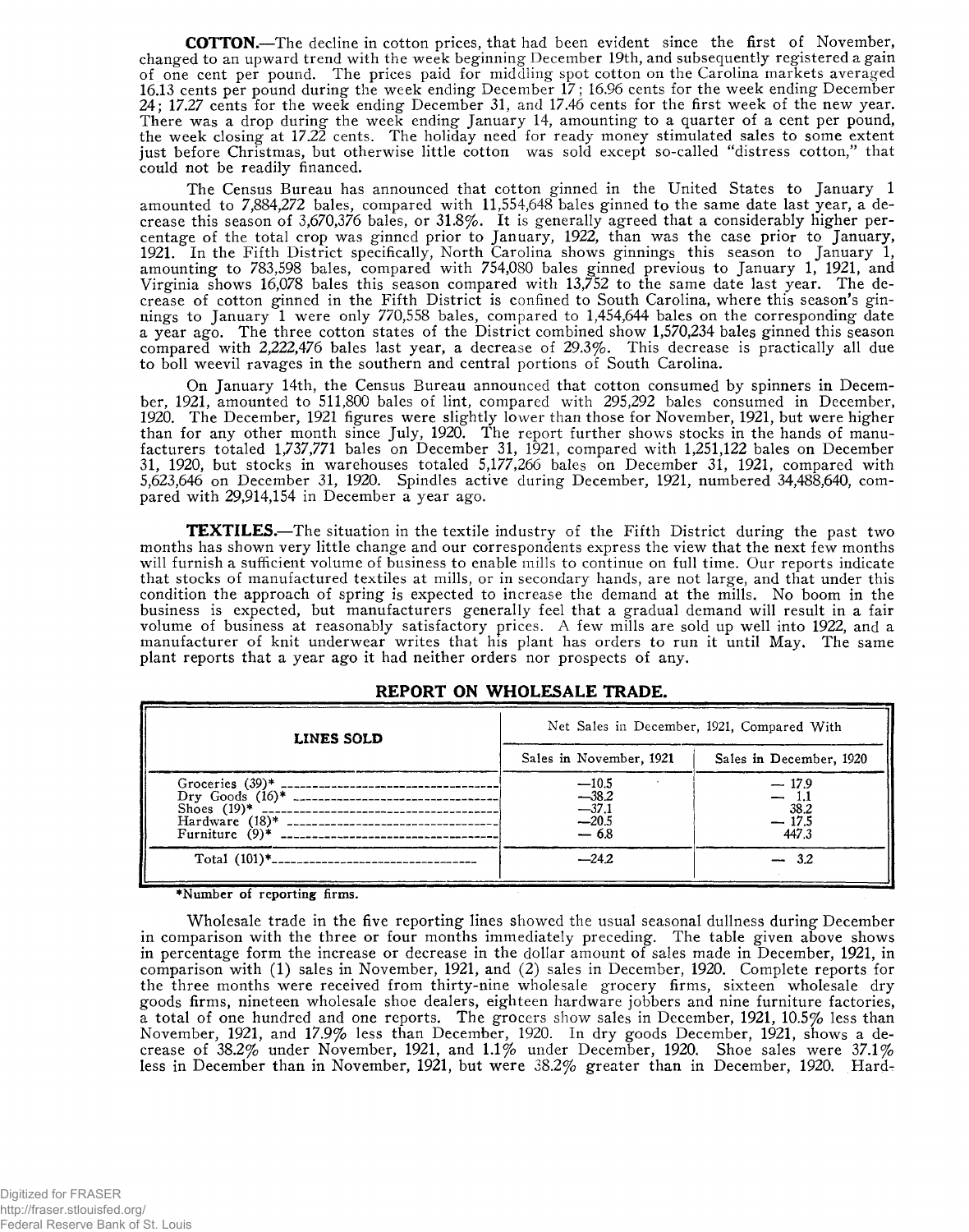ware sales fell 20.5% in December under November, and 17.5% under December, 1920. Furniture sales were 6.8% less in December than in November, but were 447.3% greater than in December, 1920. The average for all firms shows December, 1921, sales 24.2% less than November sales,^ and 3.2% less than December, 1920, sales. The Southern Furniture Exposition opens its mid-winter show at High Point, N. C., on January 16th. More than one hundred and fifty factories are expected to place exhibits, and the manufacturers are hoping for a considerable volume of new business as a result of the opening.

The reporting firms classified their collections as follows:

| Lines Sold                                     | Good | Fair | Slow | Poor | Total |
|------------------------------------------------|------|------|------|------|-------|
|                                                |      |      |      | ≘    | 39    |
|                                                |      |      |      |      |       |
| Shoes ________________________________         |      |      |      |      |       |
| $\text{Hardware}$ ---------------------------- |      |      |      |      |       |
| Furniture __________________________           |      |      |      |      |       |
|                                                |      |      |      |      |       |

#### **FIGURES ON RETAIL TRADE.**

**As Indicated By Reports from Twenty-Two Representative Department Stores for the Last Six Months of 1921.**

| Percentage of increase (or decrease) in net sales during the month named, 1921, over same month last year:                                          |                    |                  |                                                       |         |                  |               |
|-----------------------------------------------------------------------------------------------------------------------------------------------------|--------------------|------------------|-------------------------------------------------------|---------|------------------|---------------|
|                                                                                                                                                     | July<br>$-16.9$    | $-17.4$          | August September October November December<br>$-18.9$ | $-5.9$  | $-14.7$          | $-7.4$        |
|                                                                                                                                                     | $-15.9$            | $-4.9$           | $-12.9$                                               | $-2.4$  | $-9.1$           | $-0.7$        |
|                                                                                                                                                     | $-4.2$             | — 1.4            | $-11.8$                                               | $-14$   | $-8.0$           | 0.7           |
|                                                                                                                                                     | $-10.1$            | $-8.4$           | $-19.8$                                               | $-15.2$ | $-21.8$          | ---12.4       |
|                                                                                                                                                     | $-11.7$            | $-9.7$           | $-16.2$                                               | -- 5.6  | $-13.2$          | $-4.5$        |
|                                                                                                                                                     |                    |                  |                                                       |         |                  |               |
| Percentage of increase (or decrease) in net sales from July 1st, through month named, 1921, over net sales<br>during same period last year          |                    |                  |                                                       |         |                  |               |
|                                                                                                                                                     | July               |                  | August September October November December            |         |                  |               |
|                                                                                                                                                     | —16.9              | $-17.2$          | $-17.8$                                               | $-14.0$ | —14.2            | $-12.5$       |
|                                                                                                                                                     | $-15.9$            | $-11.0$          | $-11.7$                                               | $-8.8$  | $-8.8$           | — 6.7         |
|                                                                                                                                                     | $-4.2$             | $-2.9$           | $-6.1$                                                | $-4.5$  | $-5.4$           | $-3.8$        |
|                                                                                                                                                     | $-10.1$            | $-9.3$           | $-13.0$                                               | $-13.7$ | $-15.6$          | $-15.0$       |
|                                                                                                                                                     | $-11.7$            | $-10.7$          | $-12.7$                                               | $-10.5$ | $-11.1$          | $-9.5$        |
| Percentage of increase (or decrease) in net sales during the month named, 1921, over net sales during the<br>immediately preceding month this year: |                    |                  |                                                       |         |                  |               |
|                                                                                                                                                     | July               |                  | August September October November December            |         |                  |               |
|                                                                                                                                                     | $-37.1$            | 1.6              | 18.4                                                  | 43.3    | 0.5              | 38.1          |
|                                                                                                                                                     | $-29.2$            | $-7.2$           | 21.4                                                  | 37.2    | $-3.2$           | 61.7          |
|                                                                                                                                                     | $-28.1$            | $-1.8$           | 2.3                                                   | 51.3    | $-3.7$           | 57.2          |
|                                                                                                                                                     | $-19.5$            | $-3.9$           | $-3.3$                                                | 38.7    | $-5.2$           | 64.8          |
|                                                                                                                                                     | $-30.1$            | $-1.5$           | 9.5                                                   | 44.4    | $-21$            | 50.0          |
| Percentage of increase (or decrease) in stocks at close of month named, 1921, over stocks at same date last<br>year:                                |                    |                  |                                                       |         |                  |               |
|                                                                                                                                                     | July               |                  | August September October November December            | $-18.7$ |                  |               |
|                                                                                                                                                     | $-278$             | $-26.1$          | $-21.1$                                               | $-11.8$ | $-8.6$<br>$-3.5$ | $-4.3$<br>1.6 |
|                                                                                                                                                     | $-16.9$            | $-15.0$          | $-13.5$<br>$-17.5$                                    | $-16.3$ | — 9.9            | $-7.0$        |
|                                                                                                                                                     | $-23.9$            | $-20.8$<br>—16.8 | —13.8                                                 | $-9.9$  | $-7.1$           | —11.8         |
|                                                                                                                                                     | $-17.0$<br>$-23.8$ | $-21.9$          | $-17.9$                                               | $-15.8$ | $-8.4$           | $-5.9$        |
|                                                                                                                                                     |                    |                  |                                                       |         |                  |               |
| Percentage of increase (or decrease) in stocks at close of month named, 1921, over stocks at close of pre-                                          |                    |                  |                                                       |         |                  |               |
| ceding month this year:                                                                                                                             | July               |                  | August September October November December            |         |                  |               |
|                                                                                                                                                     | $-4.2$             | 6.7              | 17.4                                                  | 2.4     | $-1.7$           | $-21.9$       |
|                                                                                                                                                     | $-1.9$             | 5.4              | 15.4                                                  | 4.8     | 2.9              | $-20.4$       |
|                                                                                                                                                     | $-2.3$             | 8.9              | 11.8                                                  | 0.8     | 0.3              | $-20.7$       |
|                                                                                                                                                     | 2.2                | 5.2              | 17.0                                                  | 6.2     | $-1.0$           | $-25.2$       |
|                                                                                                                                                     | $-22$              | 7.1              | 15.3                                                  | 2.8     | $-0.5$           | $-21.8$       |
| Percentage of average stocks at the close of each month since July 1st, to average monthly net sales during                                         |                    |                  |                                                       |         |                  |               |
| the same period.                                                                                                                                    | July               |                  | August September October November December            |         |                  |               |
|                                                                                                                                                     | 463.2              | 475.1            | 477.9                                                 | 431.6   | 407.1            | 350.1         |
|                                                                                                                                                     | 429.5              | 459.0            | 460.2                                                 | 427.5   | 418.3            | 346.5         |
|                                                                                                                                                     | 434.8              | 458.3            | 481.4                                                 | 437.5   | 420.0            | 354.5         |
|                                                                                                                                                     | 510.8              | 511.5            | 553.9                                                 | 534.8   | 529.7            | 475.6         |
|                                                                                                                                                     | 453.3              | 474.3            | 490.4                                                 | 449.8   | 431.5            | 369.3         |
| Percentage of outstanding orders at the end of month named, 1921, to total purchases of merchandise during                                          |                    |                  |                                                       |         |                  |               |
| 1920:                                                                                                                                               | fuly               |                  | August September October November December            |         |                  |               |
|                                                                                                                                                     | 9.5                | 9.8              | 7.9                                                   | 5.6     | 4.4              | 5.1           |
|                                                                                                                                                     | 12.5               | 12.0             | 12.7                                                  | 8.9     | 7.4              | 5.7           |
|                                                                                                                                                     | 7.6                | 6.9              | 6.4                                                   | 5.3     | 3.2              | 2.8           |
|                                                                                                                                                     | 9.6                | 9.0              | 6.3                                                   | 4.6     | 4.5              | 5.3           |
|                                                                                                                                                     | 9,2                | 9.0              | 7.7                                                   | 5,7     | 4.3              | 4.4           |
|                                                                                                                                                     |                    |                  |                                                       |         |                  |               |
|                                                                                                                                                     |                    |                  |                                                       |         |                  |               |

— Denotes Decrease.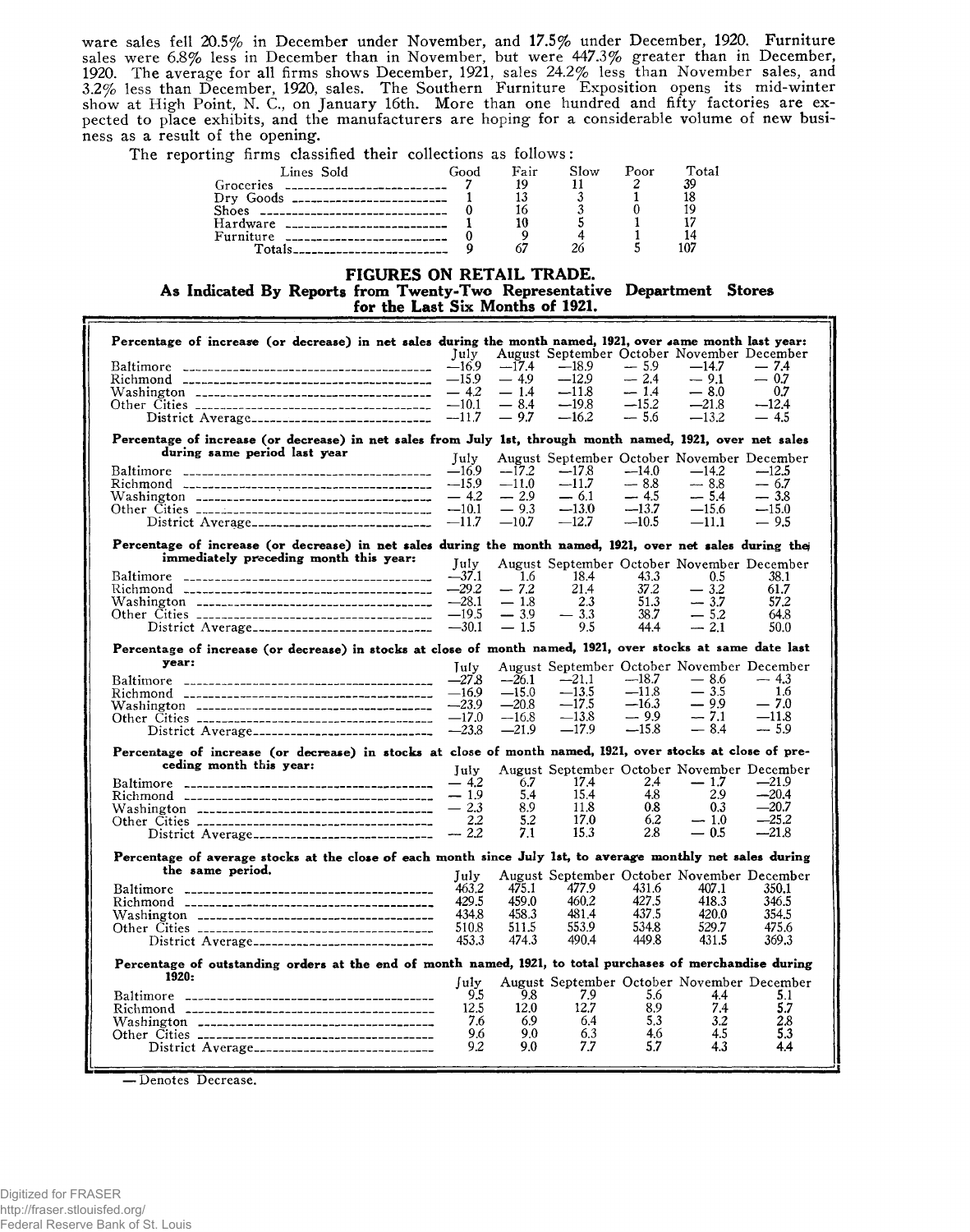Confidential reports from twenty-two department stores in leading cities of the Fifth District show a good volume of business during December, 1921. Net sales in dollar value during the month were only 4.5% less than sales during December, 1920, and were 50% greater than sales of the same stores in November, 1921. Cumulative sales from July 1 through December 31, 1921, were 9.5% less than sales during the corresponding six months of 1920.

The selling value of stocks on hand at the end of the year was the lowest reported since July 1, 1921, indicating a fair disposal of fall merchandise. The value of stocks on hand at the end of December, 1921, was 5.9% less than at the end of December, 1920, and 21.8% less than at the end of November, 1921. From July 1, through December 31, the average stock on hand at the end of each month was 369.3% of average net sales during the same period. Outstanding orders on December 31, 1921, amounted to 4.4% of total purchases of merchandise during the calendar year **192°.**

In the table above, we show revised figures for the reporting stores for the last six months of 1921. The figures have previously appeared in our monthly Reviews, but are presented here for easy reference and comparison.

|                                               | Permits Issued                                                                                                 |                                                                         |                                                           |                               |                                                             |                                                                       |                                                                              |                                                            |                                               |                                                                      |                                                    |                                     |
|-----------------------------------------------|----------------------------------------------------------------------------------------------------------------|-------------------------------------------------------------------------|-----------------------------------------------------------|-------------------------------|-------------------------------------------------------------|-----------------------------------------------------------------------|------------------------------------------------------------------------------|------------------------------------------------------------|-----------------------------------------------|----------------------------------------------------------------------|----------------------------------------------------|-------------------------------------|
|                                               | <b>New</b><br>Repairs<br><b>CITIES</b>                                                                         |                                                                         | New Construction                                          |                               | Alterations                                                 |                                                                       | Increase or<br>Decrease.<br>Total                                            | Per Cent.<br>оf<br>Increase                                |                                               |                                                                      |                                                    |                                     |
| .<br>Ž                                        |                                                                                                                | 1921                                                                    | 1920                                                      | 1921                          | 1920                                                        | 1921                                                                  | 1920                                                                         | 1921                                                       | 1920                                          | Valuation                                                            | or<br>Decrease $ z $                               | o                                   |
| 2                                             | <b>MARYLAND</b><br>$Baltimore \ldots$<br>$Cumberland \ldots$<br>Frederick<br><b>VIRGINIA</b>                   | 298<br>6                                                                | 213<br>8<br>51                                            | 622<br>7<br>0                 | 632<br><b>10</b><br>2                                       | $$820,900]$ \$<br>16, 700<br>600.000                                  | $989, 450$ s<br>16, 350<br>23,000                                            | $332, 160$ \$<br>1, 152<br>ΩI                              | $302,000$ s<br>2,675<br>2,550                 | $138,390-$<br>$1,173-$<br>574, 450                                   | $10.7 -$<br>$6.2 -$<br>2, 248.3                    | ા<br>2<br>3                         |
| 8                                             | Lynchburg<br>$N$ orfolk<br>Richard<br>Roanoke<br>$Staunton$<br>WEST VIRGINIA                                   | 8 <sub>l</sub><br>20<br>94<br>58<br>41                                  | 4<br>14<br>37<br>*43                                      | 5.<br>40<br>69<br>11          | $\vert$ 3<br>28<br>57<br>$19$                               | 7.700<br>90,000<br>872, 492<br>79, 365<br>$8.715$ .                   | 126, 750<br>73,095<br>261.045<br>$*71,040$                                   | 950<br>38.848<br>96,734<br>$8,075$ .<br><b>500</b>         | 3.300<br>21, 734<br>92, 993                   | $121,400 -$<br>34,019<br>615.188<br>16, 400<br>9, 215                | $93.3 -$<br>35.9<br>173.8<br>23.1                  | 4<br>5<br>6<br>7<br>8               |
| 9<br>10<br><b>11</b><br>12                    | $Charleston$<br>$Clarksburg**$<br>$H$ untington<br>Parkersburg<br>NORTH CAROLINA                               | 42<br>12i<br>$*77$                                                      | 38 <sub>1</sub><br>$*_{52}$                               | 9<br>8ł                       | 8<br>$\cdots$                                               | 48, 545<br>29.065<br>$*137, 335$<br>86,000                            | 63, 110<br>$\cdots$<br>*59,770<br>10,000                                     | 2,730<br>2,785<br>20,000                                   | 24, 350<br>5.000                              | $36,185$ -<br>77,565<br>91,000                                       | $41.4-$<br>129.8<br>606.7                          | -9<br>10<br>11<br>12                |
| 13<br>14<br>15<br>16 <sup>1</sup><br>17<br>18 | Asheville<br>Charlotte<br>Durham<br>Greensboro<br>High Point<br>Wilmington                                     | 38 <sup>1</sup><br>32 <sub>1</sub><br>28<br>17<br>27<br>12 <sup>1</sup> | 18 <sup>1</sup><br>6<br>$\mathbf{2}$<br>36<br>$*14$<br>10 | 24<br>8<br>11<br>11<br>1<br>3 | 12<br>5<br>$\overline{\mathbf{1}}$<br>10 <sup>1</sup><br>51 | 117, 448<br><b>272.500</b><br>520, 892<br>29.500<br>76, 043<br>41,000 | 32.170<br>70,400<br>4,750<br>174,750<br>$*18,000$<br>21,350                  | 4.087<br>32, 450<br>13.695<br>5,540<br><b>300</b><br>6.050 | 7,050<br>2,680<br>1, 287<br>13, 776<br>11,500 | 82, 315<br>231, 870<br>528, 550<br>$153.486 -$<br>58, 343<br>14, 200 | 209.9<br>317.3<br>8,755.2<br>81.4<br>324.1<br>43.2 | 13<br> 14<br> 15<br>16<br>17<br> 18 |
| 19<br>20 l<br>21<br>221<br>23 <sup>1</sup>    | $Winstein-Salem$<br>SOUTH CAROLINA<br>Charleston<br>Columbia<br>Greenville<br>Spartanburg<br>DIST. OF COLUMBIA | 38<br>16<br>26 <sup>1</sup><br>18<br>31                                 | 11<br>10<br>2<br>5 <sup>1</sup><br>11                     | 60<br>17<br>63<br>16<br>27    | 46<br>12<br>47<br>7<br>13 <sup>1</sup>                      | 689, 900<br>46, 570<br>59,700<br>19, 995<br>75,510                    | 42, 100<br>16.650<br>14,900<br>1,900<br>10,700                               | 13, 535<br>7,505<br>9,794<br>4,235<br>6, 120               | 9.138<br>9,990<br>10.940<br>3,590<br>4.400    | 652, 197<br>27, 435<br>43, 654<br>18,740<br>66,530                   | 1,272.9<br>103.0<br>168.9<br>341 3<br>440.6        | 19<br>120<br>21<br> 22<br> 23       |
| 24 <sup>1</sup>                               | Washington<br>$Totals$ $1135$                                                                                  | 244                                                                     | 531                                                       | 308                           | 287                                                         | 2, 0i2, 807                                                           | 104,780<br>$592$   1, 321   1, 188 36, 729, 617 32, 206, 060 3   974, 270 \$ | 369, 810                                                   |                                               | 194, 368 2, 083, 469<br>723, 321 \$4, 774, 506                       | 696.5<br>$163.0\%$                                 | 24                                  |

**BUILDING OPERATIONS FOR THE MONTH OF DECEMBER, 1921 AND 1920.**

\*Includes both new work and repairs. The contract of the contract of the contract of the Denotes decrease. \*\*Clarksburg, W. Va. not included in totals.

Building permits for new construction issued in twenty-three cities of the Fifth District during December, 1921, show a continuation of the seasonal decline which began in November. The twenty-three cities reported 1,135 permits for new work in December, 1921, in comparison with 592 permits in December, 1920, with total estimated valuation of \$6,729,617 for December, 1921, and of \$2,206,060 for December, 1920. These figures show for the 1921 month an increase of 91.7% in number of new permits issued and of 205.1% in total valuation. In alterations or repair work, the gain during December, 1921, over December, 1920, was not so pronounced, the number of alteration or repair permits having increased 11.2% and the valuation of the work 34.7%. Combined valuation for both new construction and repairs or alterations during December, 1921, totaled \$7,703,887, compared with \$2,929,381 during December, 1920, an increase of 163%.

On the last page of this Review is presented a chart showing in graphic form the total number of permits for new construction issued in the same twenty-three cities in the Fifth District, by months, for 1919, 1920 and 1921.